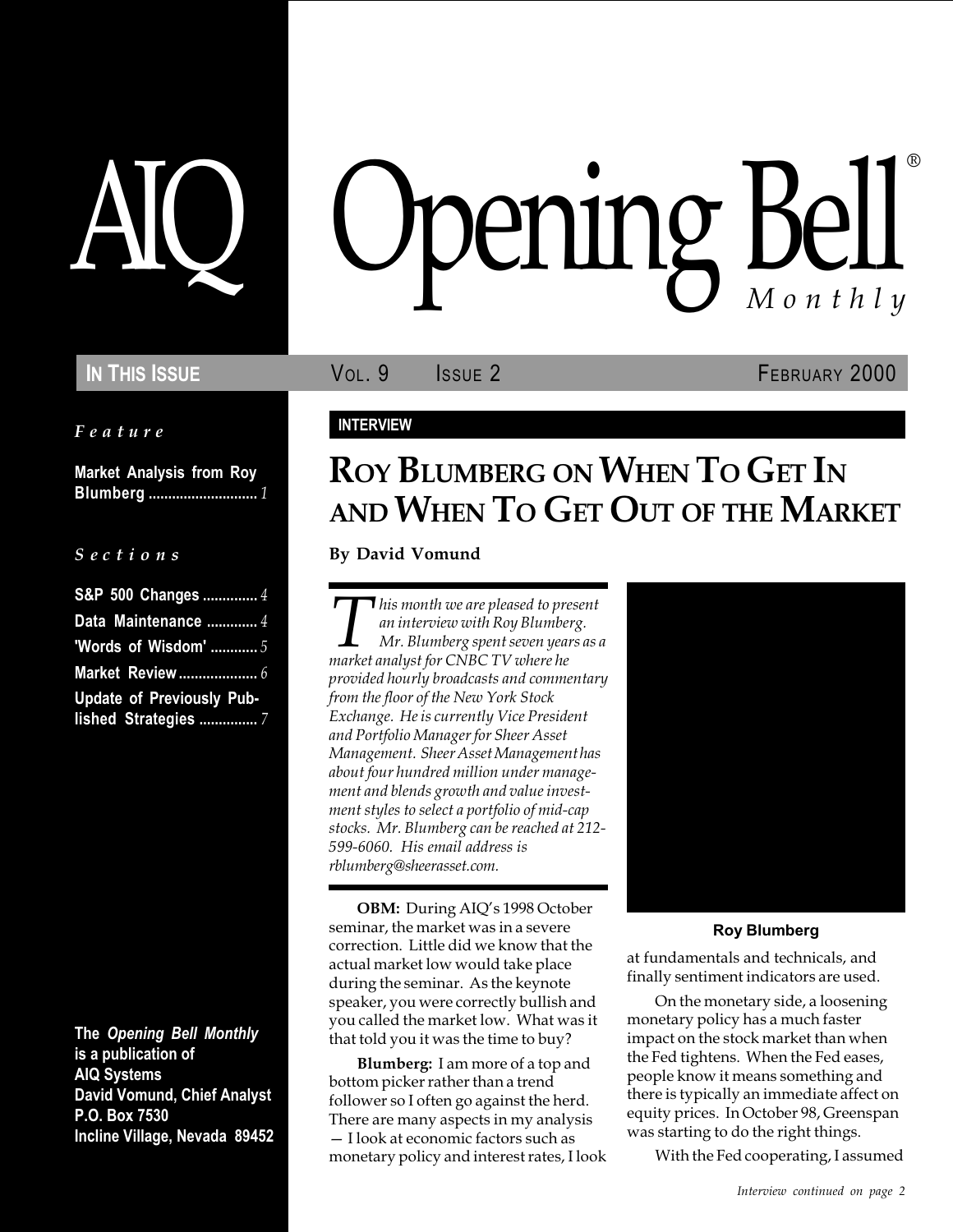## AIQ Opening Bell

#### INTERVIEW continued . . .

we were in a bull market and so I looked at indicators to determine when to buy. Indicators are used in my analysis to find market extremes. Bull market extremes can occur when there are more than 500 NYSE stocks hitting new lows. Once the number of stocks hitting new lows is between 500 to 1000 and then begins to contract, the market is likely near a low.

OBM: How difficult do you find it to buy when everyone else is bearish and all the news reports are bad?

Blumberg: It is very easy if you previously made the correct call to become defensive before the correc-

tion. If you haven't felt the pain and punishment to the same degree that other people have, then you are looking at a buying point at the same time that the others are concerned with whether it is too late to sell.

Also, it is best to be a multiple position investor rather than all or nothing. When I see the extremes then I'll take positions, but usually in two or three steps. At a market extreme I'll put part of my reserves to work. More funds are moved when the market starts to stabilize and then a large part is invested when the market actually turns up. That way, if I'm wrong and

#### PLEASE SEND CORRESPONDENCE TO:

Opening Bell Monthly G.R. Barbor, Editor P.O. Box 7530 Incline Village, NV 89452

AIQ Opening Bell Monthly does not intend to make trading recommendations, nor do we publish, keep or claim any track records. It is designed as a serious tool to aid investors in their trading decisions through the use of AIQ software and an increased familiarity with technical indicators and trading strategies. AIQ reserves the right to use or edit submissions.

For subscription information, phone 1-800-332-2999 or 1-775-831-2999. © 1992-2000 , AIQ Systems

the market extreme turns out to not be the market low, I still have a lot of reserves to come back at another point.

This "weasel approach" to investing is effective and useful for just about everybody. No indicator is 100% accurate so it is better to try to be generally right rather than perfectly

"It is best to be a multiple position investor rather than all or nothing. When I see the extremes then I'll take positions, but usually in two or three steps....if the market extreme turns out to not be the market low, I still have a lot of reserves to come back at another point.

> right. Trying to be perfectly right opens up the possibility of being perfectly wrong. When you try to be generally right you can spot an error that you've made and make the outcome much less severe.

OBM: You talked about how to call market lows. What technique do you use to call market highs?

Blumberg: Market tops are much harder to spot because they tend to be more long and drawn out. The first thing that usually happens is that the

overbought/ oversold indicators go to overbought levels, but this can happen many months before the top. After

Since it can take months for a market to form a top, it is even more important to exit in multiple stages rather than trying to call the actual high point.

Since it can take months for a market to form a top, it is even more important to exit in multiple stages rather than trying to call the actual high point. Selling in stages is easy because you can exit the positions that aren't performing well and keep those that are performing well.

> OBM: During your presentation at the AIQ seminar you talked about short-term trading and listed 12 trading rules. The first rule, and the one that you considered to be the most important, is to cut your losses fast. Can you explain why this is so important?

Blumberg: It's mathematical. A 50% loss takes a 100% gain to get even. It's too difficult to come back from large mistakes. When your losses are 10%, 15%, or even 20%, the amount that you need to recover is relatively minimal.

Big mistakes occur when people find reasons to hold a falling stock. But one of the best signals of whether things are going well with a company is to look at what its stock is doing. Very often the stock price falls before there are signs that something is

wrong.

OBM: It sounds like you favor trailing stops.

Blumberg: That's correct. Especially after things

overbought readings, you look for the second sign of deterioration, which is usually the contracting of new highs. The market averages make new highs but the number of stocks hitting daily and weekly new highs begins to contract. The third sign would be an Advance/Decline Line that turns lower. At this stage the market averages may continue to move higher, but you've probably seen the high for most stocks.

have had a huge move. I use fundamentals and technicals in my analysis so if the stock has had a huge run and it can no longer be justified fundamentally, then a trailing stop is applied. This insures that you'll keep your gains yet allows you to stick with the stock as long as it keeps moving higher. I tend to use 15% trailing stops. It's not a perfect system but a perfect sell strategy doesn't exist.

OBM: What about initial stops?

2 FEBRUARY 2000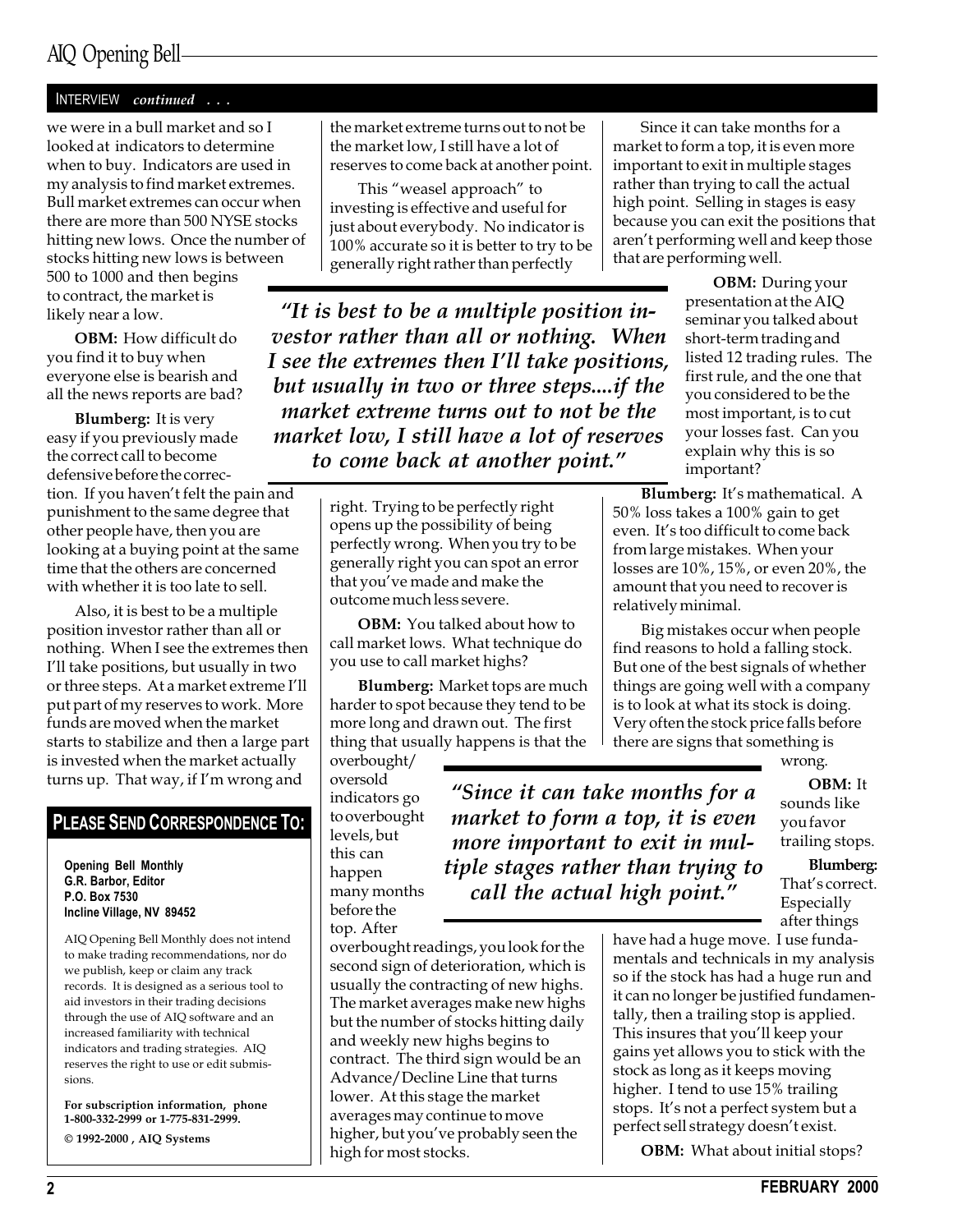#### INTERVIEW continued . . .

Blumberg: It depends on the stock but it should be less than 20%. If the stock has a low volatility level, then a closer stop can be used. If it is a volatile stock, then 20% is appropriate.

**OBM:** There is a saying on Wall Street that no one ever got poor by taking a profit. Can I assume you don't agree with this statement?

Blumberg: I think that is one of the biggest falsehoods on Wall Street. A lot of people got poor by taking profits because that promotes a strategy of taking small gains and large losses. The successful trader is one whose gains are larger in size than the losses.

OBM: You've developed many trading models. When you build a model you obviously include rules that backtest well. How do you know when you are over-optimizing?

Blumberg: Let me first say that I don't believe in black box models. Instead, I believe in black box guidelines that help you in your selection process. I believe in an interpretive model style. I'll have parameters but I'll use my own interpretation as well. I can ignore signals for short periods

of time but I don't ignore them for long periods of time. As for optimizing, I don't optimize very much. Optimization looks great if you look in the mirror but if you constantly have to keep changing and re-optimizing a model, then it isn't a winning model.

OBM: You have some trading rules based on news, looking at how a stock reacts to both good and bad news. Can you explain this?

Blumberg: A stock should go up on good news and go down on bad news. You can learn something about the stock if it behaves differently. A stock that doesn't go down on bad news is a stock that's ready to go up - the bad news is already factored



into the stock. Conversely, a stock that doesn't go up on good news means the news is already factored into the stock's price. If a stock gives a strong earnings report and doesn't rally, then people have anticipated that and traders are taking profits into the news.

**OBM:** You appeared several

I think that the saying that no one ever got poor by taking a profit is one of the biggest falsehoods on Wall Street....that promotes a strategy of taking small gains and large losses. The successful trader is one whose gains are larger in size than the losses.

> times a day on CNBC for a number of years. As someone who has been in front of the camera, can you tell us in what ways a financial program such as CNBC helps investors and in what ways it hurts investors?

Blumberg: Financial programs help people by giving them a lot of valuable information. Some of the information is very good. The negative element is twofold. First, the programs tend to make people have too short a time horizon. Second, people should understand that these are news shows instead of forecasts. When the news is bad, the shows emphasize the bad news, most of which is already reflected in the stock prices.

> OBM: How long do you typically hold securities?

> Blumberg: At Sheer Asset Management we are investors. When we have a winning position, then our objective is to own it for at least a year and a day. If the selection turns out to be a loser, then we'll sell as soon as we know we made a mistake. My advice to

people is that the longer your time horizon the better your chance of finding winning stocks.

OBM: What technical indicators or chart patterns do you use when you pick a stock?

Blumberg: The fundamentals are the most important element in the long run but the technicals help with short-

Interview continued on page 4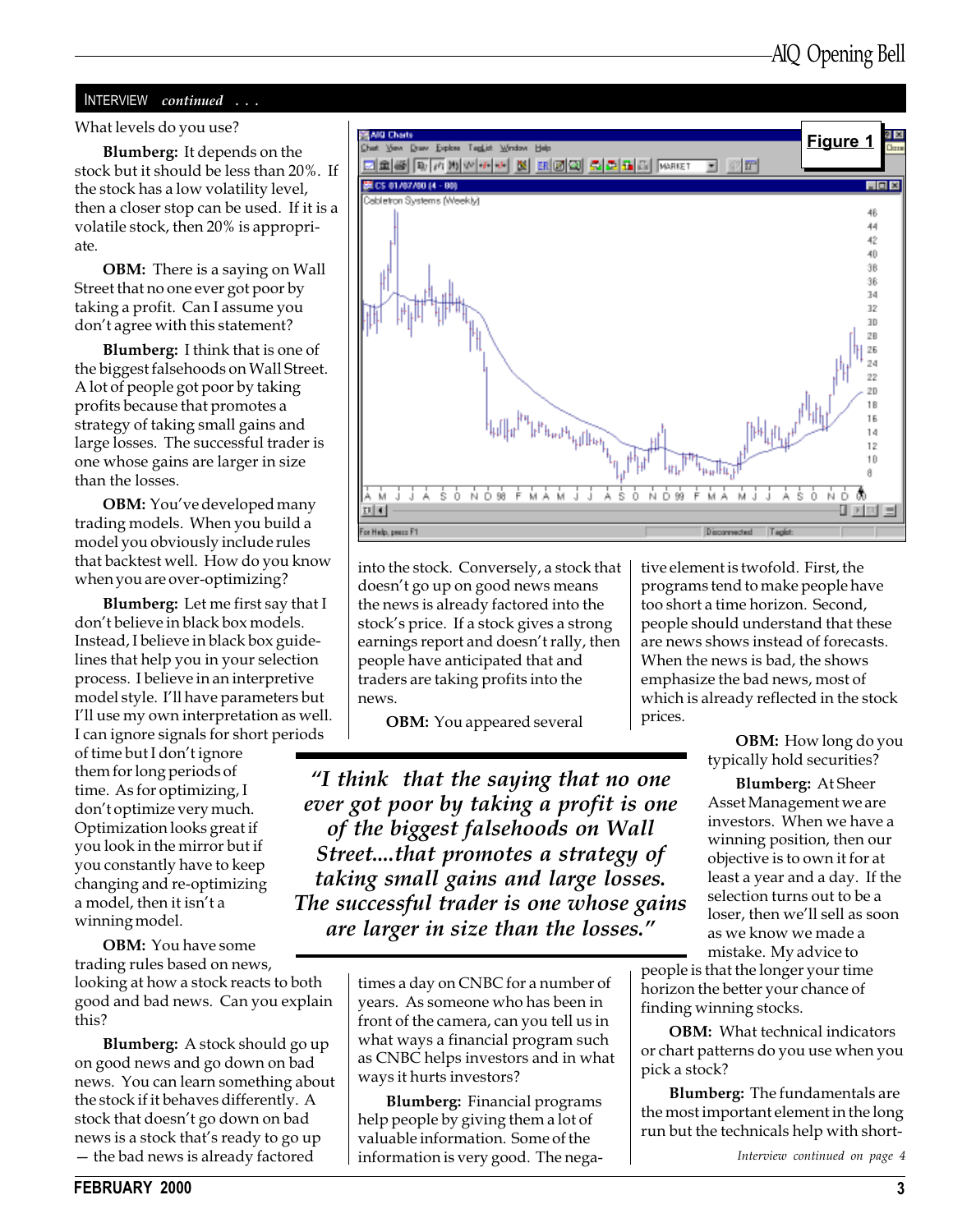## AIQ Opening Bell

#### INTERVIEW continued . . .

term decisions. The simple indicators like Advance/Decline Line, New Highs/New Lows, and overbought/ oversold indictors are very effective.

Chart patterns play a larger role in my analysis than indicator readings. The pattern that I like the most from the standpoint of buying is a saucer bottom. A long drawn out saucer bottom occurs after a very poor period for the stock. As the chart pattern begins to improve you ideally also want to see an improvement in the fundamentals.

A good example of a stock with a saucer bottom is Cabletron Systems (CS). The stock fell from mid-1997 to mid-1998, moved sideways for a year, and began moving higher last fall (Figure 1 on preceding page).

OBM: Thank you for sharing your thoughts with us.  $\blacksquare$ 

#### S&P 500 Changes

The following are changes to the S&P 500 Index and Industry Groups:

Biogen Inc. (BGEN) replaces Foster Wheeler (FWC). BGEN is added to the Biotechnology industry (BIOTECHN) group.

Harley-Davidson (HDI) replaces Fleetwood Enterprises (FLE). HDI is added to the Leisure Time-Products (LEISURET) group.

Conexant Systems Inc. (CNXT) replaces Consolidated Natural Gas (CNG). CNXT is added to the Electronics-Semiconductors (ELECTRONS) group.

#### Updating Your AIQALL List

If you are a long-time TradingExpert user and want to update AIQ's Industry Groups List (AIQALL), you can download an updated list file.

To do so, go to http:// www.pewd.com/downloads.

#### Year-End Index of 1999 Articles

Opening Bell subscribers may obtain a free Index of 1999 Opening Bell articles by calling 1-800-332-2999.

#### STOCK DATA MAINTENANCE

#### The following table shows past and future stock splits and large dividends:

| <b>Stock</b>       | Ticker       |     | Split/Div. Approx. Date | <b>Stock</b>          | Ticker      |     | Split/Div. Approx. Date |
|--------------------|--------------|-----|-------------------------|-----------------------|-------------|-----|-------------------------|
| Modem Media Poppe  | MMPT         | 2:1 | 02/02/00                | LSI Logic             | LSI         | 2:1 | 02/17/00                |
| CoreCommLtd.       | <b>COMMF</b> | 3:2 | 02/03/00                | i2 Technology         | <b>ITWO</b> | 2:1 | 02/18/00                |
| NTL Inc.           | NTLI         | 5:4 | 02/04/00                | PE Corp.-PE Biosys.   | PEB         | 2:1 | 02/21/00                |
| Sprint Corp. PCS   | PCS          | 2:1 | 02/07/00                | Peregrine Systems     | <b>PRGN</b> | 2:1 | 02/21/00                |
| Asyst Tech         | ASYT         | 2:1 | 02/07/00                | Cybex Computer        | <b>CBXC</b> | 3:2 | 02/21/00                |
| FactSet Research   | <b>FDS</b>   | 2:1 | 02/07/00                | TriQuintSemiconductor | <b>TQNT</b> | 2:1 | 02/23/00                |
| Microship Tech.    | <b>MCHP</b>  | 3:2 | 02/08/00                | <b>IVAX</b> Corp.     | <b>IVX</b>  | 3:2 | 02/23/00                |
| Research Engineers | <b>RENG</b>  | 2:1 | 02/08/00                | Micromuse Inc.        | <b>MUSE</b> | 2:1 | 02/23/00                |
| Qlogic Corp.       | QLGC         | 2:1 | 02/07/00                | Sanmina Corp.         | <b>SANM</b> | 2:1 | 02/23/00                |
| Mercury Interactiv | <b>MERQ</b>  | 2:1 | 02/14/00                | <b>USA Networks</b>   | USAI        | 2:1 | 02/25/00                |
| Broadcom Corp.     | <b>BRCM</b>  | 2:1 | 02/14/00                | Electro Scientific    | USAI        | 2:1 | 02/25/00                |
| <b>PSI Net</b>     | <b>PSIX</b>  | 2:1 | 02/14/00                | Prima Energy          | <b>PENG</b> | 3:2 | 02/25/00                |
| Real Networks      | <b>RNWK</b>  | 2:1 | 02/14/00                | MGM Grand             | <b>MGG</b>  | 2:1 | 02/23/00                |
| Hormel Foods       | HRL          | 2:1 | 02/16/00                | Siliconix Inc.        | <b>SILI</b> | 3:1 | 02/29/00                |
| ADCTelecommun.     | <b>ADCT</b>  | 2:1 | 02/16/00                | Candela Corp.         | <b>CLZR</b> | 3:2 | 02/29/00                |
| Citrix Sytems      | <b>CTSX</b>  | 2:1 | 02/17/00                | Dallas Semiconductor  | <b>DS</b>   | 2:1 | 02/29/00                |
| Dycom Inds.        | DY           | 3:2 | 02/17/00                | TMP Worldwide Inc.    | TMPW        | 2:1 | 03/01/00                |

#### Trading Suspended:

Integrated Health Services (HIS), Nalco Chemical (NLC), Roberts Pharmaceutical (RPC), Service Experts Inc. (SVE), UST Corp. (USTB), Vantive Corp. (VNTV), Visio Corp. (VSIO)

#### Name/Ticker Changes:

 $(FDX)$  to FedEx Corp.  $(FDX)$ , Qwest Communications (QWST) to Quest Communications Int'l (Q), Transocean Offshore Inc. (RIG) to Transocean Sedco Forex Inc. (RIG)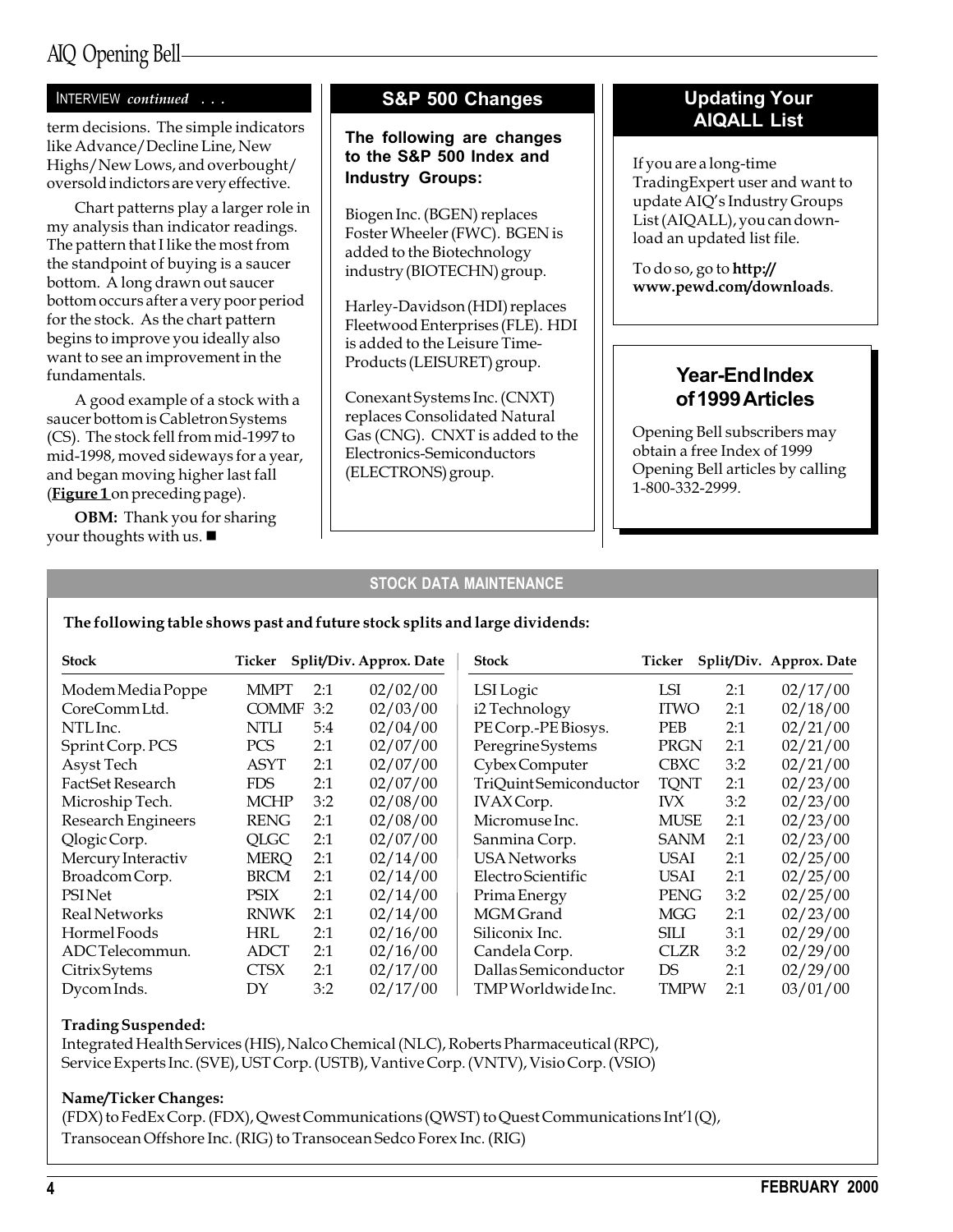#### TRADING TECHNIQUES

## THE BEST OF 1999 - THESE 'WORDS OF WISDOM' ARE IMPORTANT TO REMEMBER

**W** Cycle published the<br>those years we believe<br>last year contained the best set of Opening Bell since 1992. In those years we believe that articles. Very effective trading techniques were revealed and there were valuable insights from AIQ users and well-known analysts. These "words of wisdom" are invaluable for those who are in the process of developing their own trading strategies as well as for trading veterans. Here are some of our favorite quotes with additional comments:

#### Dr. Jerald Morganstein, July 1999

I keep about 2500 stocks in my database. More than that increases problems in keeping the data clean each day. If you run a screen on the whole universe of stocks using a criteria of price greater than \$20 and an average volume greater than 150,000 shares, then you will get about 1100 stocks. Those are the minimum limits of stocks that I want to trade. The other stocks are in the database to make the industry groups more accurate.

A common mistake for new users is to put too many stocks in their database. The Historical Data CD that comes with

TradingExpert Pro contains about 10,000 stocks. New users often want to get their "money's worth" by installing all the stocks. Realistically there are about 2500 stocks that trade well and the rest are stocks that most people would never buy. The remaining 7500 stocks often have days with no volume and their bid-to-ask spreads are extreme. When reports are run on such a large database, the stocks that would never be purchased

often rise to the top. Then they create a data maintenance problem and the time of downloading dramatically increases.

Installing stocks from AIQ's Historical Data CD is covered on page 42 of the Users Manual. You will want to do an Advanced install and put in a minimum price and a minimum volume figure similar to what Dr. Morganstein suggests.

criteria. Page 64 of the Users Manual describes this process. Briefly, you go to the Data Manager and under Utilities run an Advanced Ticker Delete. You can delete all tickers with a price under \$10 or volume less than 150,000

If you have too many stocks in your database, you can have the program erase stocks that don't fit your

"If getting out at the very top and getting back in at the very bottom are your goals, timing is guaranteed to let you down. Paul Merriman

The AIQ timing model is very good but it is far from perfect. Every timing model goes through good periods and bad periods. If you can't take being wrong then you shouldn't time the market.

#### David Vomund, February 1999

"The attention we've devoted to this subject may give the impression that market timing is the most important element of a trading system. It's not.

**Security** selection is more important.

In a bad market you can still make money by buying the

proper securities. Conversely, you can lose money during very bullish periods if you buy the wrong stocks. During the fourth quarter of 1999, the AIQ timing model was on a sell. While most stocks languished during this time period, large-cap Nasdaq technology stocks flourished. The overall market was unimpressive but those who placed money into the Nasdaq growth stocks did extremely well. A good stock picker will outperform a good market timer.

TradingExpert users can quickly find what type of stocks are performing well by monitoring the top of AIQ's Sector Analysis report. If a sector consistently remains near the top of the report, then money is flowing into those securities. Only in very bad market environments do all sectors decrease.

Several good stock picking models were presented in 1999. The strategy from the December issue which picks stocks from the Relative Strength report and the Weighted Action List report is an effective strategy.

Trading Tcehniques continued on page 6

Security selection is more important (than market timing). A good stock picker will outperform a good market timer. David Vomund

shares.

Paul Merriman, January 1999 Most of the

time, you can count on your system to get you into or out of the market 'too soon'

or 'too late' to catch the tops and bottoms. If getting out at the very top and getting back in at the very bottom are your goals, timing is guaranteed to let you down. Your goal should not be to achieve perfection. It should be to put the probabilities on your side. And a good timing strategy will do that.

Being fully invested when the market moves higher and sidestepping the declines sounds wonderful but accomplishing that is difficult.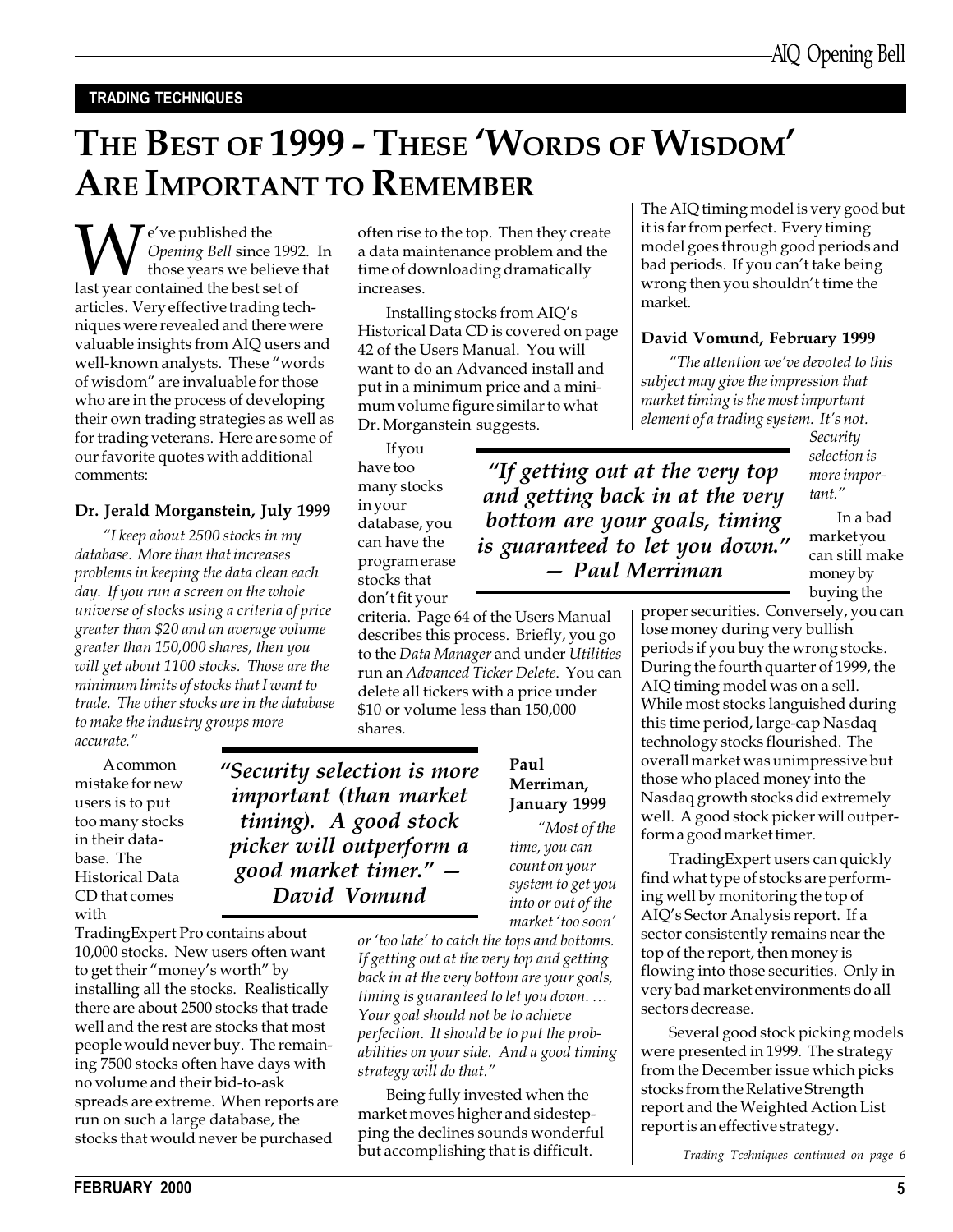#### TRADING TECHNIQUES continued . . .

#### Robert Rosenblum, April 1999

For new clients, the trading portion starts out small and it slowly increases as they gain confidence in a more active approach.

Getting started with TradingExpert can be a daunting task, especially for those new to technical analysis. Every successful TradingExpert user has developed a personal trading methodology. What works for one person may not work for the next. An important task for new users is to develop a trading process, which means you'll be experimenting with different trading styles. The process of determining which indicators, reports, or EDS scans to use is time consuming but it is essential. As you begin to trade, start with a small portion of the portfolio. As your confidence in the system grows, so can the portfolio.

#### Dr. Jerald Morganstein, July 1999

anuary was an active month for

Im not interested in trading stocks

for sixteenths or small fractions. To do that you have to remain glued to your screen, ready to move at any second, reluctant to eat lunch or use the bathroom. I have done it profitably. But for me daytrading for small moves is strenuous and takes the fun out of the process."

All the online trading commer-

To be successful (at day trading) you have to really know the markets, you have to be sharp, and you have to act fast. Most people don't have those credentials."  $-$ John Murphy

> cials would lead you to believe that the road to riches comes from daytrading. That is not necessarily so. Some people have the personality required to be a successful day-trader but others don't. You may be more comfortable catching intermediate term moves. If you don't like what you are doing then you probably won't be successful doing it.

#### MARKET REVIEW

500 stocks that were giving unconfirmed signals were on the buy side. Since there was a high percentage of stocks with unconfirmed buy signals, we know that if/when the market rallies most of those stocks will become confirmed and there will be a high percentage of stocks with confirmed buy signals.

During the January 24<sup>th</sup> to January 30<sup>th</sup> sell signal, the overall market was mostly unchanged but the Nasdaq fell almost 4%. When plotting the Nasdaq Composite (OTC), the weekly RSMD SPX has favored the Nasdaq over the S&P 500 since early September. In January the indicator began to lose momentum. Should this indicator begin to trend lower it would signal an important shift out of growth stocks. Typically, when the Dow or the S&P 500 outperforms the Nasdaq Composite then people are favoring

#### John Murphy, August 1999

"I have advised people over the years that you have to master inter-day trading before you can master intra-day trading. The latter is much more difficult. When I walk around at various shows, such as the Money Show, I'm amazed at the number of people who ask questions about day

trading. Yet, when I ask them a few questions, I find that they know very little about technical analysis. That is a terrible combination.

Being a profitable day trader is difficult and the odds are against you. To be successful you have to really know the markets, you have to be sharp, and you have to act fast. Most of the people don't have those credentials."

Predicting what will happen over the next few weeks is a lot easier than predicting what will happen over the next few minutes. Only after people fully understand how the indicators behave under different circumstances should they try day-trading.  $\blacksquare$ 

value investing over growth investing.

On page 7 of this issue we discuss applying the AIQ timing model to the Nasdaq 100 index. This model also gave a sell on January 24. During the last two days of January, the Nasdaq rallied and closed near its daily high. This improved the indicators. Whereas the Money Flow indicator on the Dow was extremely bearish, the Money Flow indicator on the Nasdaq 100 market was near an all-time high by the end of January.

Users should make sure the Martin Luther King holiday is set to January 17. Go to the Data Manager, select Manager, Preferences, and Holidays. The MLK Jr. Holiday should be set to 01/17/00. If the date was set wrong, fix it and go to Communications and then Reload History on all pricing data going back to  $01/14/00$ .

January was an active month for<br>both the market and the AIQ timin<br>model. For about an hour the market both the market and the AIQ timing celebrated the fact that there were no Y2K problems, and then promptly corrected. Volatility was extreme as the Nasdaq experienced two 10% corrections in January alone. In about half of the trading days, the Nasdaq closed up or down by more than 100 points .

The AIQ timing model took advantage of early January weakness by giving an unconfirmed 99 buy signal on January 5. The Phase indicator increased two days later. A confirmed 100 sell signal was registered on January 24 followed by a 98 buy signal on January 31. On the January 31 buy, there were a very high percentage of stocks giving unconfirmed signals. Looking at the Market Log report on that day, 92% of the S&P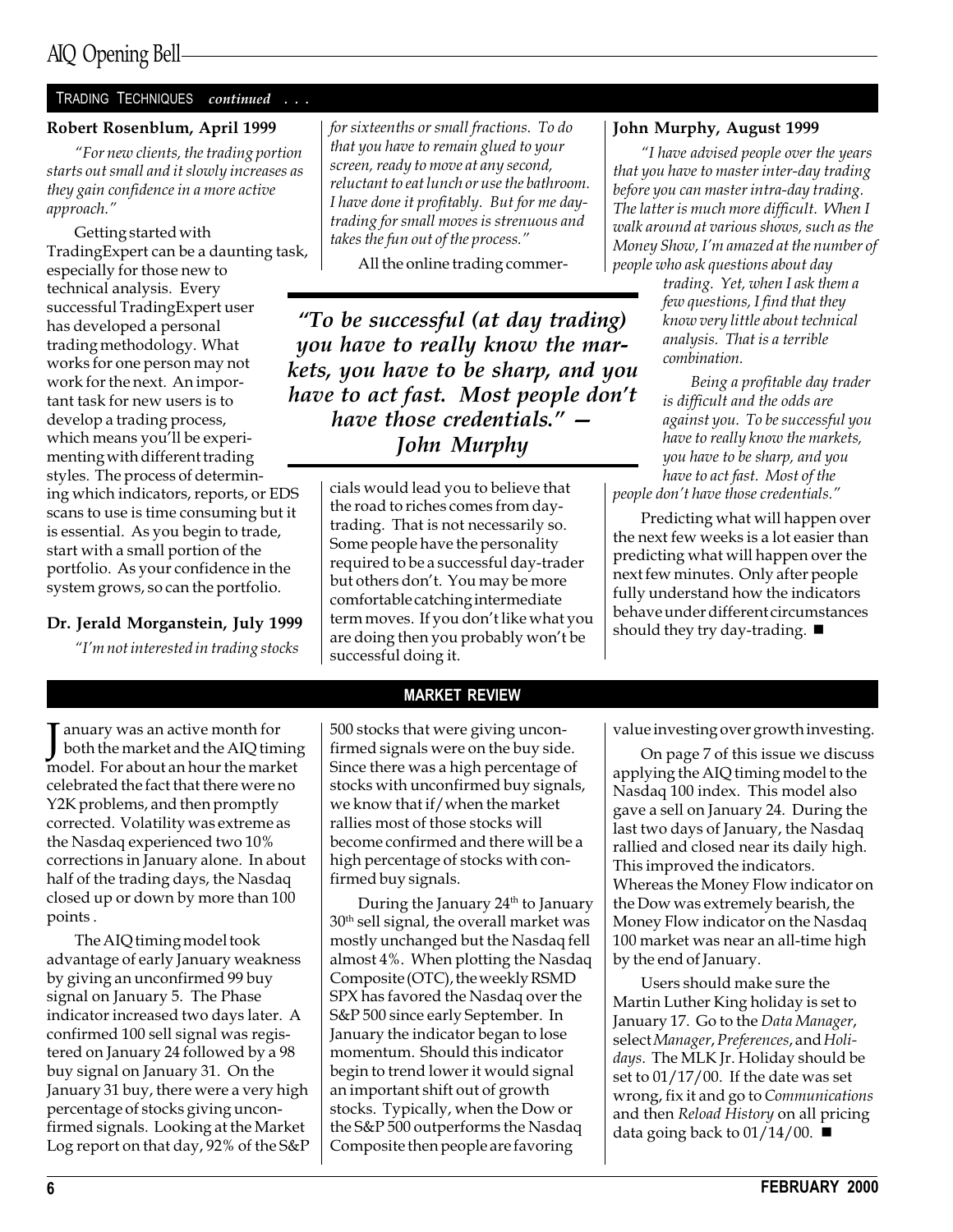#### STRATEGIES UPDATE - PART I

# HOW ARE THEY PERFORMING? AN UPDATE OF OUR PREVIOUSLY PUBLISHED TRADING STRATEGIES

#### By David Vomund

DAVID VOMUND

**A** the beginning of each year<br>we take the opportunity to<br>performance figures from trading we take the opportunity to update our readers on systems that were published in the Opening Bell. This is our way of being held accountable for our published studies. Some of the trading systems are for short-term traders, some strategies are for less active traders, and some are for long-term investors. When we find something that works, we publish it.

### Weighted Action List Trading Strategy

The first system that we'll update is one that we've tracked since the early 1990s. The system combines AIQ's market timing model with the Weighted Action List report. For this strategy, run the Weighted Action List stock report every time there is an AIQ market timing buy signal (an Expert Rating of 95 or greater on ticker DJIA). Only the first market timing signal in a string of buy signals is used and no confirmation is applied to market timing signals.

When a market timing buy is registered, the top five stocks that appear on the Weighted Action List with Expert Rating signals greater than 95 are purchased and held until a market sell signal is registered, at which time all positions are moved to cash. Only Standard & Poor's 500 stocks are purchased.

To obtain percentage return figures, we make the following assumptions:

- The buy and sell points for the stocks are the opening prices the day after the market timing Expert Rating.
- Commissions are factored in using a commission rate of \$20 per trade.

Table 1

 Slippage, dividends, and money market interest received are not factored in.

Since this strategy was first published, we have continuously updated the trades so the stock purchases reflect the information that was available at the time. This is more accurate than running a backtest using today's S&P 500 stocks.

While 1998's 76% rate of return was this system's best yearly return, the 2.3% return in 1999 was the lowest yearly return. Table 1 shows the individual trade dates and the securities that were purchased.

This low return was a result of bad stock selection and bad market timing. Being in cash for most of the entire fourth quarter when technology stocks rallied didn't help.

Don't feel too sorry for those following the strategy. The 8-year annual rate of return for this technique is an outstanding 28.6%. Trading strategies go through good periods and bad periods. It may be time for this one to shine again.

## Nasdaq Timing Model

In the May issue we ran one of the most important and timely articles of the year. We introduced the concept of using AIQ's regular market timing model on the Nasdaq 100 index. In the article, we used the word "spectacular" to describe its effectiveness. It is still spectacular.

AIQ's market timing system needs price, breadth, and volume in its Expert System. The Nasdaq Composite has all of these but Nasdaq breadth isn't representative because it is calculated from

Strategies Update continued on page 8

| ER Buy<br>Date | ER Sell<br>Date | $S\&P500$<br>% Change | <b>Stocks</b><br>% Change | Portfolio Holdings<br>(Stock Symbols) |
|----------------|-----------------|-----------------------|---------------------------|---------------------------------------|
| 12/30/98       | 01/13/99        | 0.20                  | 3.64                      | LUV, AGN, DH, CCE, TMK                |
| 01/25/99       | 02/25/99        | 0.89                  | $-4.52$                   | BMET, WMB, PPW, HOU, LLY              |
| 04/16/99       | 06/09/99        | $-0.03$               | $-1.50$                   | ABX, AMD, FITB, N, UCM                |
| 06/29/99       | 07/20/99        | 1.90                  | 3.22                      | AOL, AAPL, GIC, HAL, YUM              |
| 08/02/99       | 08/18/99        | 0.36                  | $-0.90$                   | N, MOT, WY, LTD, AGN                  |
| 09/27/99       | 10/12/99        | 2.32                  | 7.12                      | APA,CC,AR,FCX,FSR                     |
| 10/14/99       | 10/25/99        | 0.80                  | $-3.36$                   | RLM, IKN, TIN, TOS, BHI               |
|                |                 |                       |                           |                                       |

1999 Results - Weighted Action List

1999 Return = 2.32%